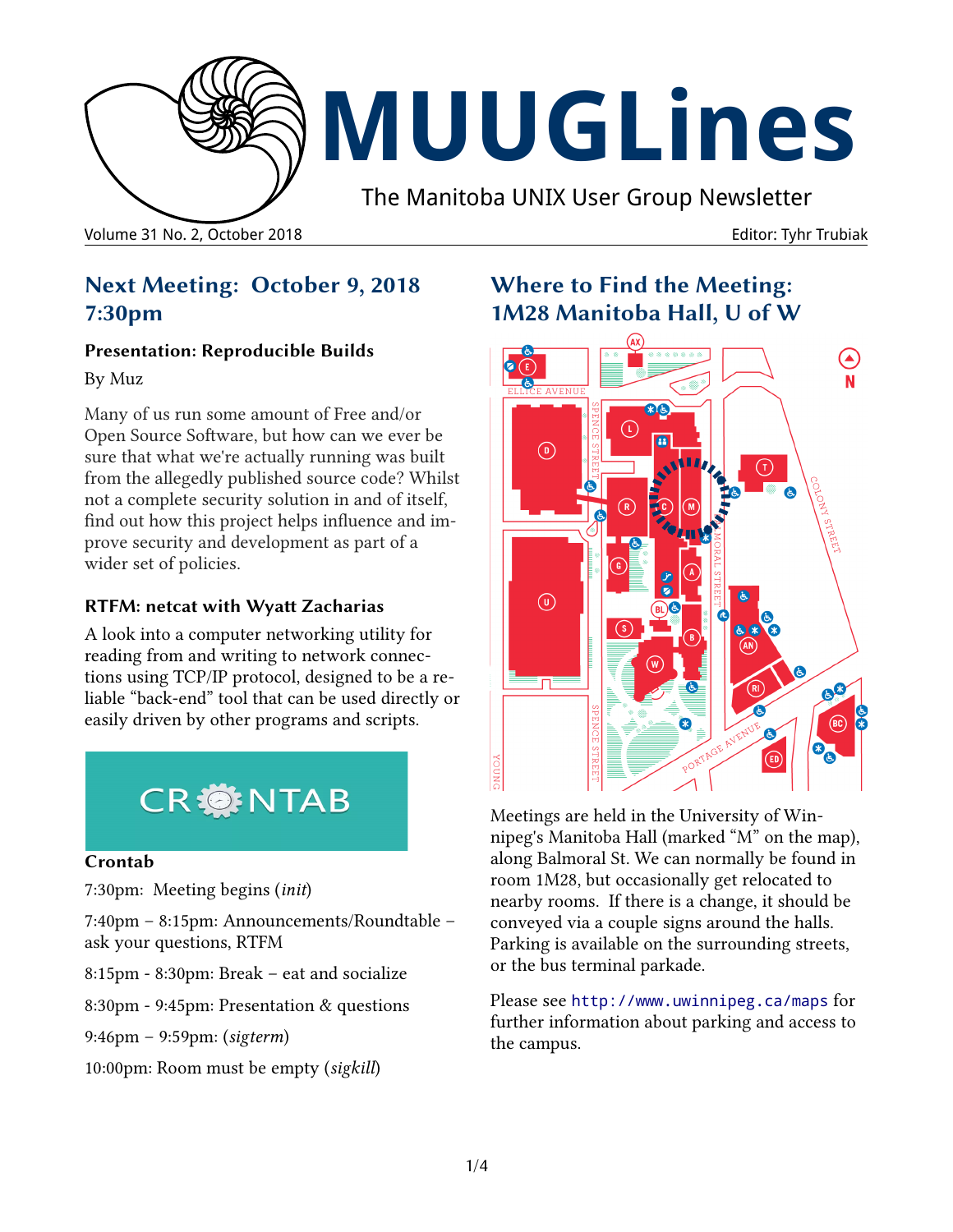# **MUUG Board Elections**

#### **Call for Nominations**

#### *Adam Thompson, Nomination Committee Chair*

Calling all nominations! This is the preliminary call for nominees to participate in this year's MUUG Board election. Those elected will serve on the MUUG board from November 2018 to November 2019. Any MUUG member in good standing may nominate someone they feel would make a good candidate, including themselves.

The MUUG Board is tasked with coordinating the meetings and other events hosted by the group. It's fun, and you get a role in deciding what the group will do. All members are encouraged to apply.

Every November, the group holds its annual general meeting, the main goals of the meeting are to elect the new board, and to pass any special resolutions if required. The Board may consist of up to 10 people. The following 8 members are allowing their names to stand for re-election:

#### **Wyatt Zacharias**

MUUG President

Linux/Network Administrator – Manitoba Blue Cross

#### **Trevor Cordes**

MUUG Vice-president

Owner – Tecnopolis Enterprises

#### **Gilbert Detillieux**

MUUG Secretary

Systems Analyst – University of Manitoba

#### **Brad Vokey**

MUUG Treasurer

Owner – Fortress Software

#### **Kevin McGregor**

Systems Specialist – City of Winnipeg

#### **Katherine Scrupa**

LAN Administrator – Steinbach Credit Union

#### **Adam Thompson**

Senior Systems Administrator – Avant Systems Group

#### **Tyhr Trubiak**

Systems Administrator – Atmahr

## **Linus Torvalds – taking time off linux kernel development**

Linus Torvalds announced on Sunday, Sept 16, 2018, that he was sorry for how he treated the community over the years. Torvalds, 48, said he planned to make some changes to how he conducted himself, and on that part, he said he would be taking some time off from Linux kernel development work.

Torvalds said, "*I am very proud of the Linux code that I invented and the impact it has had on the world. I am not, however, always proud of my inability to communicate well with others -- this is a lifelong struggle for me. To anyone whose feelings I have hurt, I am deeply sorry.*"

For those that do not know, Linux Torvalds is credited with inventing Linux in 1991.

### **Fedora 29 Beta Linux distro: now available for download with improved Raspberry Pi support**



The latest Fedora Beta comes in variants for different desktop environments, as well as images for ARM-based devices like the Raspberry Pi 2 & 3. The Workstation Beta comes with Gnome 3.30, and updates to many other popular packages.

[https://fedoramagazine.org/announcing](https://fedoramagazine.org/announcing-fedora-29-beta/)[fedora-29-beta/](https://fedoramagazine.org/announcing-fedora-29-beta/)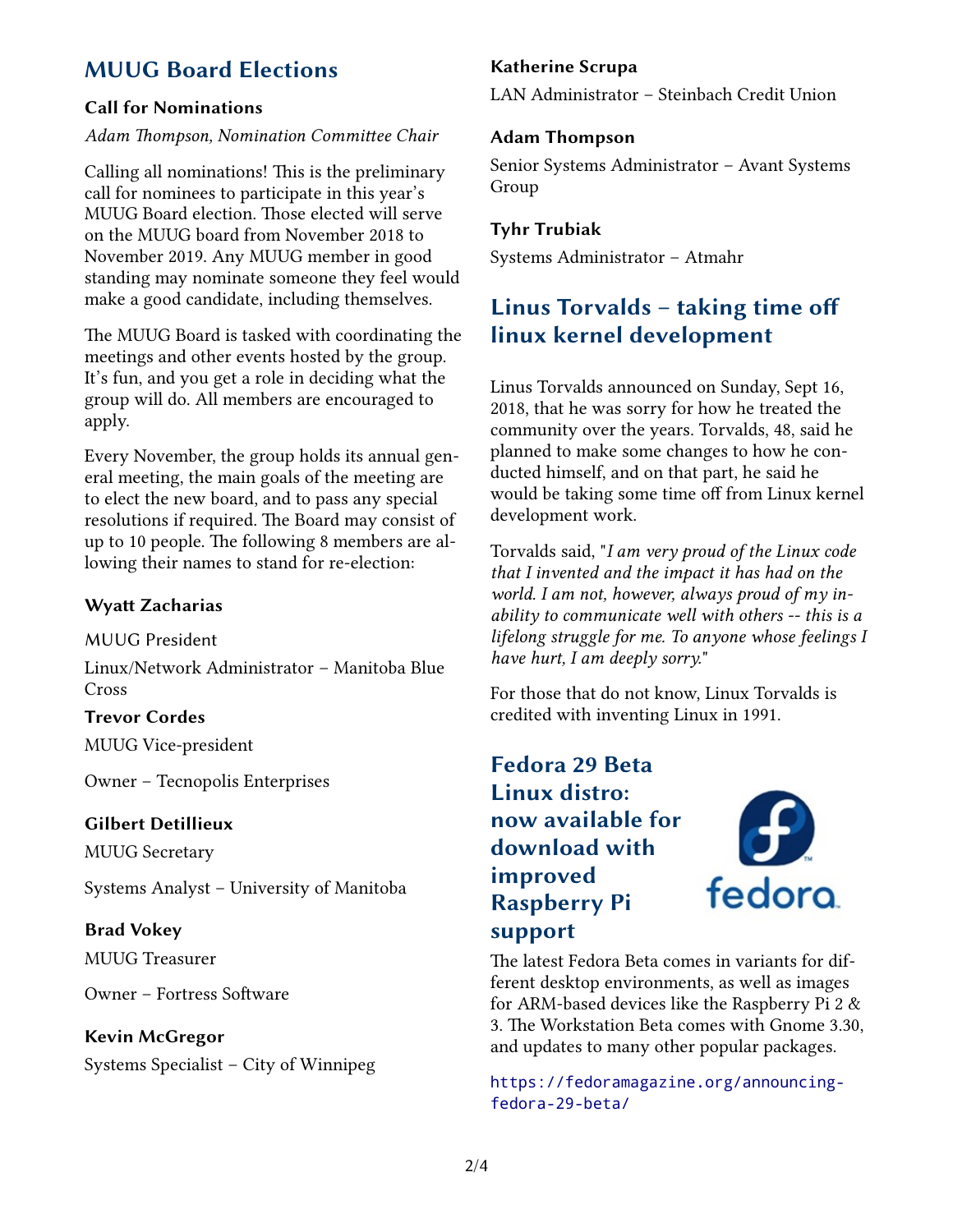# **FragmentSmack**

#### **Cisco: Linux kernel FragmentSmack bug now affects 88 of our products**

This includes its Nexus switches, Cisco IOS XE software, equipment from their Unified Computing and Unified Communications brand, several TelePresence products and a handful of wireless access points.

The bug can saturate a CPU's capacity when under a low-speed attack using fragmented IPv4 and IPv6 packets, which could cause a denial-ofservice condition on the affected device.

Cisco has focused its search for the vulnerability in products that use the Linux kernel version 3.9 or later, which have been confirmed to be vulnerable to FragmentSmack.

Note: Linux-based products aren't exclusively affected. Microsoft also revealed that all supported versions of Windows were vulnerable to FragmentSmack.

# **Capacitor and Resistor Shortage**

Major manufacturers are spinning down production lines "until it is more profitable to start them up again*"*. Note that this has nothing to do with tariffs. Unfortunately stock is quickly disappearing. Example: Yaego, one of the largest manufacturers of resistors/capacitors cut production in December 2017.

Yaego's stock of RC0603JR-071ML resistor

| August, 2017:    | 10 million resistors |
|------------------|----------------------|
| February, 2018:  | 6 million resistors  |
| September, 2018: | 2 million resistors  |

While supply levels drop, the price of these resistors is climbing. Yay!



# **WLinux: Windows 10 Gets Its Own Exclusive Linux Distro**



A group named Whitewater Foundry has launched a new Linux distro named WLinux (Via: Softpedia), which is specially designed for Windows Subsystem for Linux. Unlike other distros for WSL that are merely a clone of standard bare-metal server installation, WLinux comes with features that allow you to reap the benefits of WSL to its full extent.

Developers of the distro have removed packages such as systemd that are not necessary for WSL. This will lead to improved stability and security.

WLinux was earlier named as WinLinux, but a distro with the similar name already existed, so the developers had to change the name.

WLinux is open source under the MIT license, and is available for free on GitHub. Alternatively, you can purchase WLinux from Microsoft Windows Store for \$19.99, and with a limited time offer providing the discount of 50%, it will cost just \$9.99.